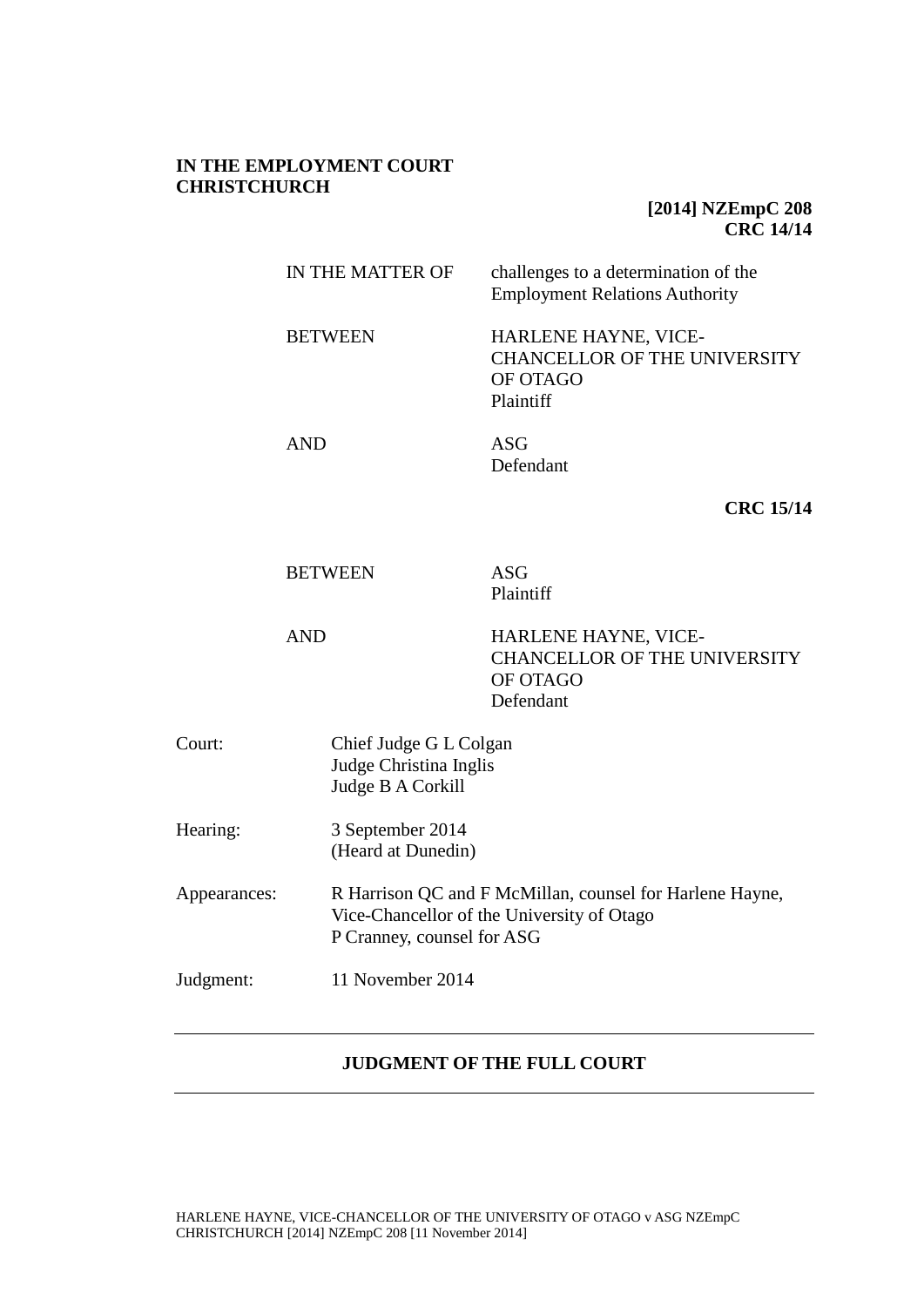### **Introduction**

 $\overline{a}$ 

[1] At all material times,  $ASG<sup>1</sup>$  was an employee of the Vice-Chancellor of the University of Otago, working in a security position that required him to interact with students and staff, and potentially members of the public, in challenging situations.

[2] ASG pleaded guilty in the District Court at Dunedin to a charge under the Crimes Act 1961 that, being a male, he assaulted a female; and a wilful damage charge under the Summary Offences Act 1981. The Judge discharged him without conviction on both charges and made a non-publication order in respect of his name and the offending.

[3] The Deputy Proctor of the University of Otago (the University) was present in the District Court during ASG's appearance and took notes of the Judge's findings. He obtained legal advice as to whether he would infringe the non-publication order were he to disclose ASG's identity as the defendant in the District Court proceedings, to Human Resources (HR) and management personnel at the University. The University's lawyer advised him that an employer could be said to be legitimately interested in the fact an employee had pleaded guilty to a serious charge relating to precisely the type of behaviour he is employed to prevent; and that such an employer would be free to discuss the employee's conviction with appropriate HR or management personnel, on a confidential basis.

[4] The Deputy Proctor accordingly provided the information he had heard in Court to the Proctor, the appropriate Divisional HR Manager and ASG's immediate supervisor. It was decided that an investigation should be commenced, and this occurred on 19 June 2013. ASG was suspended for its duration. ASG was represented for those purposes by his Union, the New Zealand Tertiary Education Union (TEU). On legal advice, the TEU contended that the University had breached the non-publication order and advised that ASG would not meet University representatives to discuss the employer's concerns.

<sup>1</sup> This person's identity is recorded thus pursuant to non-publication orders made on 27 May 2014 in CRC 14/14 and 4 June 2014 in CRC 15/14. "ASG" is the same person as is referred to as "B" in the relevant Authority determinations.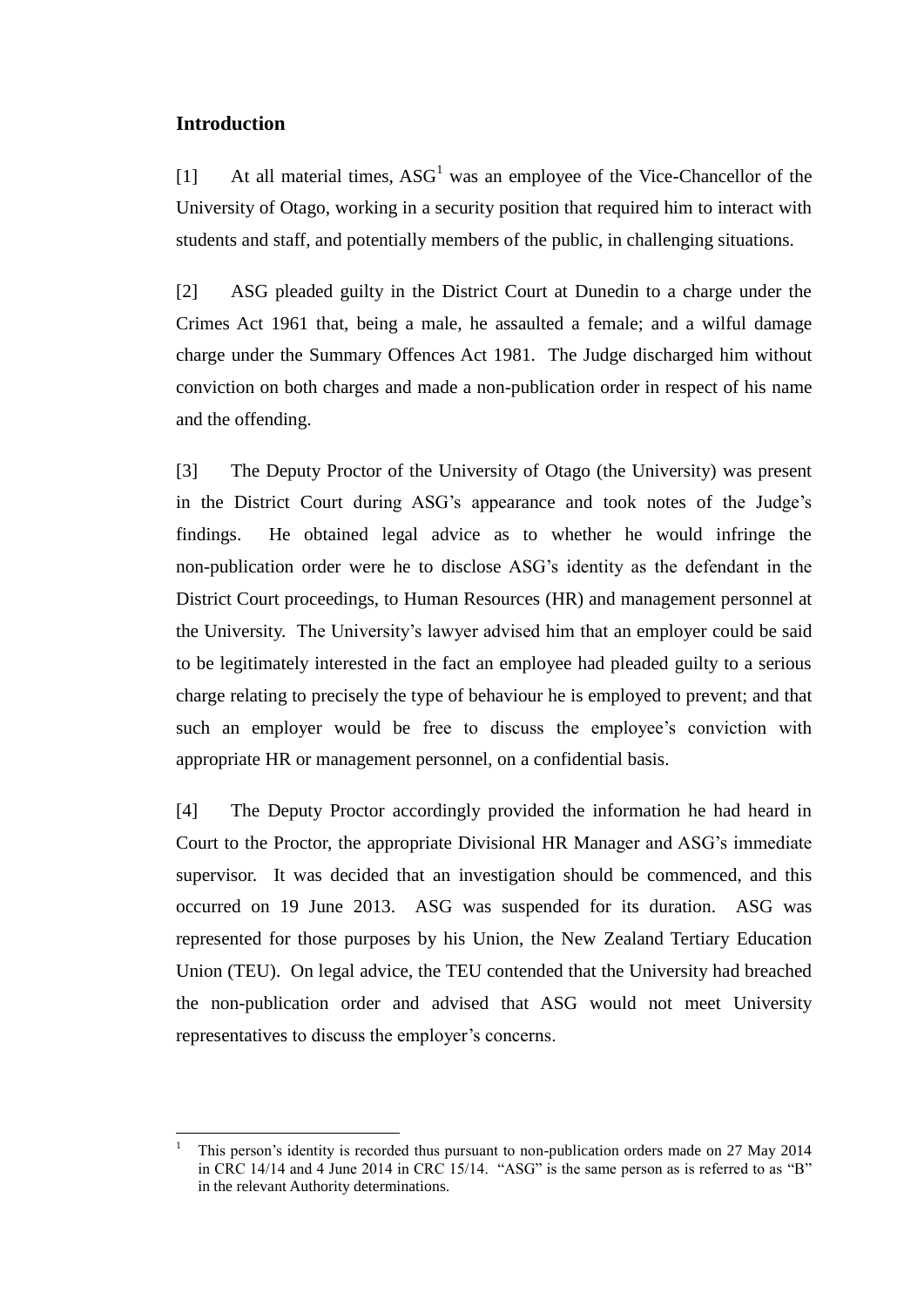[5] On 3 October 2013, the University ended the suspension of ASG, and on 17 October 2013 he was given a final written warning.

[6] ASG raised two personal grievances against the Vice-Chancellor as his employer. First, ASG claimed that his suspension constituted an unjustified disadvantage. His second personal grievance was that the final written warning issued to him by the Vice-Chancellor was a further disadvantage incurred by him in his employment. The Employment Relations Authority (the Authority) found that ASG had not been disadvantaged unjustifiably by being suspended, but had been unjustifiably disadvantaged by being issued with a final written warning. The Authority left the question of remedies to be resolved by the parties, but reserved leave to ASG to have these decided.<sup>2</sup>

[7] Both parties were dissatisfied with those aspects of the Authority's determination which went against them. Both lodged challenges with the Court.

[8] The Chief Judge directed that the challenges be heard together and that the hearing be in the nature of a hearing de novo.<sup>3</sup> It was directed that all issues that were before the Authority would be for reconsideration by the Court. A full Court was convened because the case involved the application and interpretation of a non-publication order made by the District Court and because such circumstances are arising more frequently in employment cases but have not been examined previously by this Court.

## **Authority's determination**

[9] The Authority was required only to consider the issue of whether the employer's actions were unjustified under s 103A of the Employment Relations Act 2000 (the Act). Its conclusions were:

a) Since the District Court had suppressed the name and details of ASG and the offending, the use of the information obtained by the Deputy Proctor was contrary to the District Court's order.<sup>4</sup>

<sup>2</sup> *B v Hayne* [2014] NZERA Christchurch 73 [Authority determination].

*Hayne v ASG* [2014] NZEmpC 113 at [17].

Authority determination, above n 2, at [14].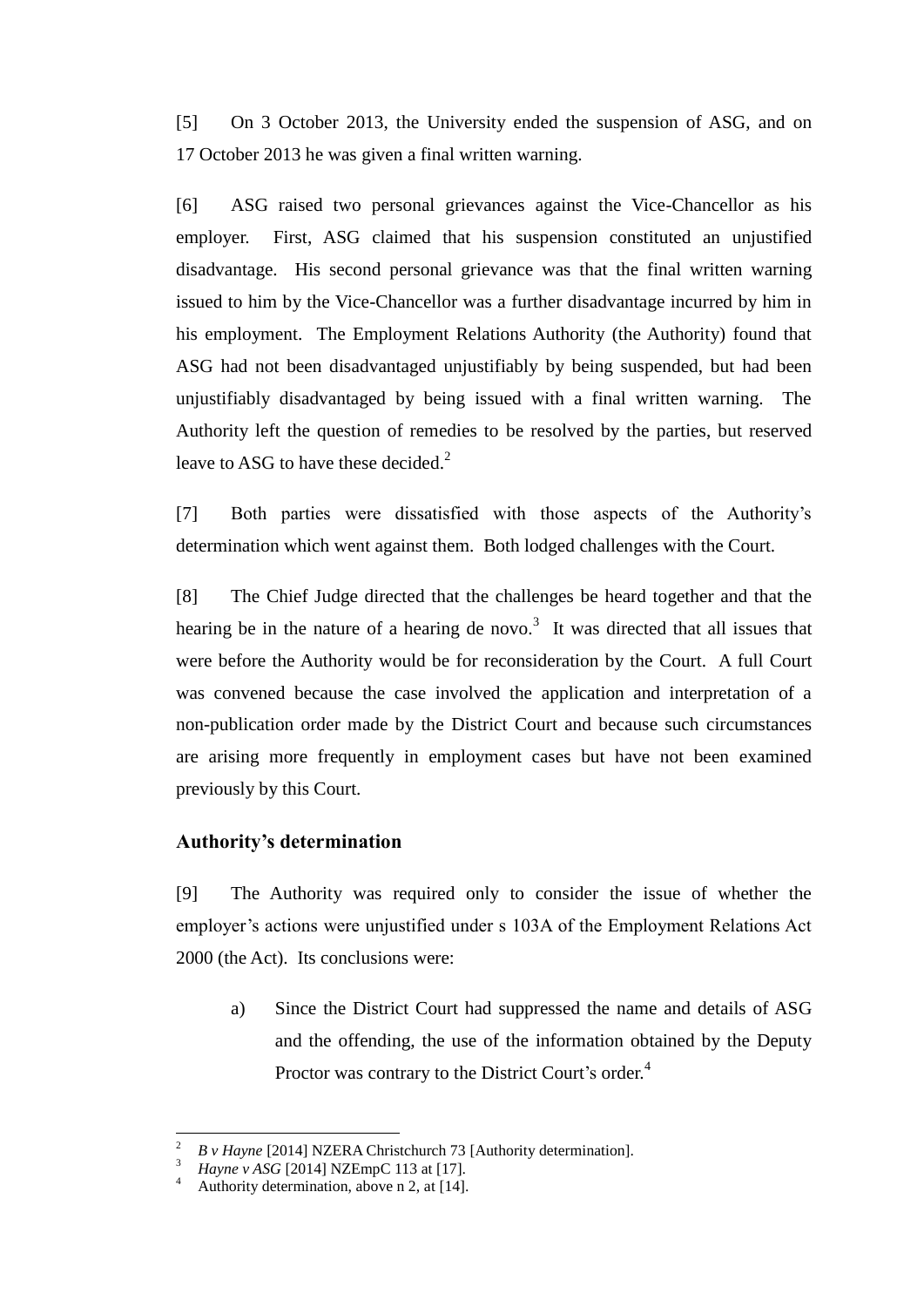- b) Alternatively, the information prepared by the Deputy Proctor constituted an "account", the publication of which was prohibited under the Criminal Procedure Act 2011. The account was communicated to others in a formal manner which meant that it was published.<sup>5</sup>
- c) It was unreasonable for the University to rely on and use the information contrary to the District Court order. The District Court had concluded the matter warranted no penalty and that ASG's identity should be protected. Despite its awareness of the Judge's comments, there was little evidence that the University considered them; they were ignored. These were not the actions of a fair and reasonable employer.<sup>6</sup>
- d) The four months taken to finalise the issue was inordinately long and was also unreasonable.<sup>7</sup> The decision to suspend was not unreasonable $8$
- e) Since the University was unable to justify its actions, the Authority determined there was a personal grievance in that ASG was unjustifiably disadvantaged. It was left to the parties to address remedies if possible.<sup>9</sup>

## **The pleadings**

[10] The University sought a judgment that its actions were justified. It was contended on the Vice-Chancellor's behalf in summary:

- a) The Vice-Chancellor was lawfully entitled and/or justified as ASG's employer, upon receiving a report that ASG had admitted certain criminal offending, to investigate ASG's conduct.
- b) The Vice-Chancellor's investigation of ASG's conduct and her suspension of him during that investigation were further justified by reason of the Vice-Chancellor's and/or the University's obligations

At [19]-[20].

At [26]-[27].

At [28].

At [29].

At [30]-[31].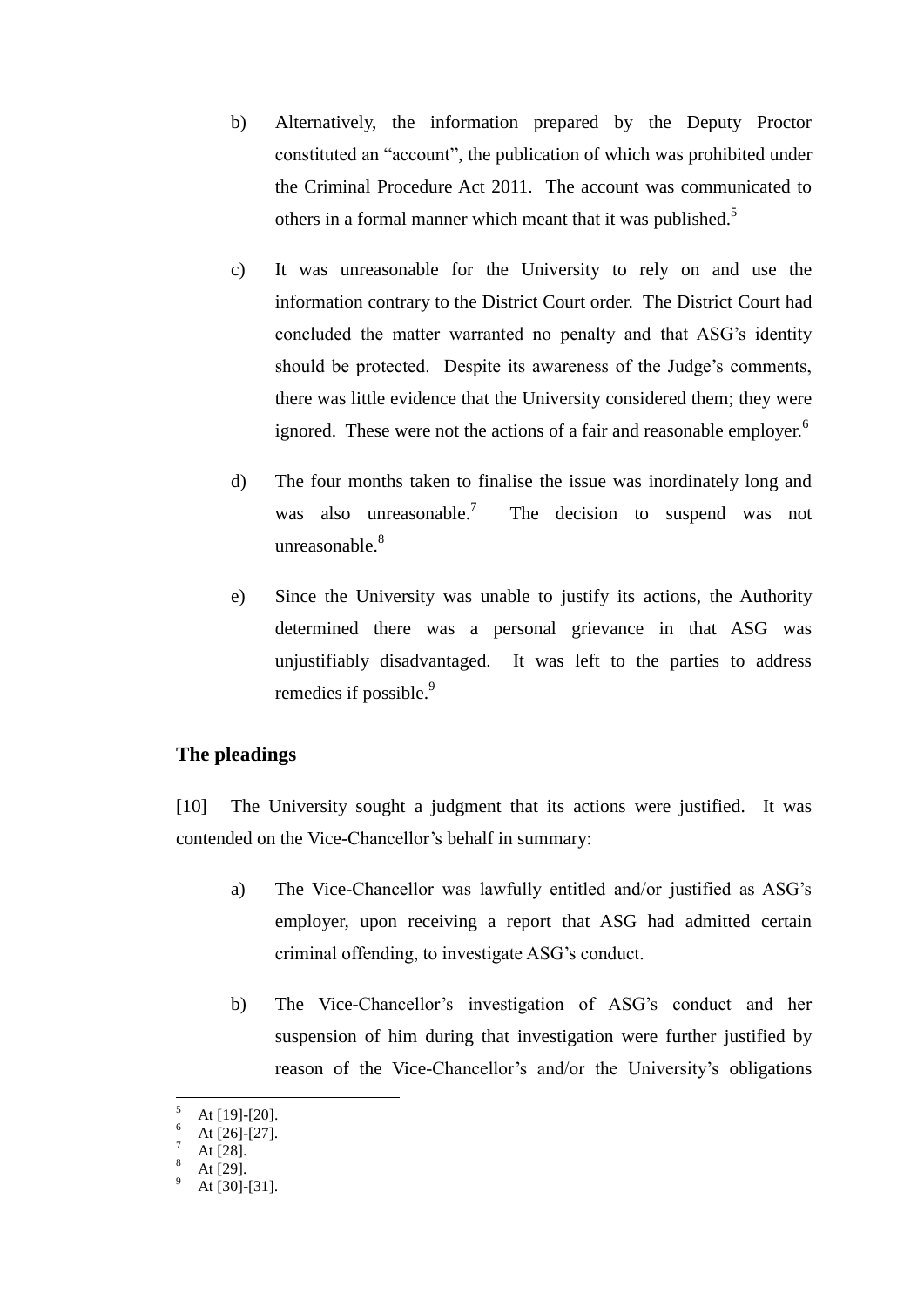under the Health and Safety Employment Act 1992 and/or common law, to take all practicable steps to provide a safe place of work for persons employed and others at the University.

c) The Vice-Chancellor's concerns and actions in relation to ASG were in all of the circumstances what a fair and reasonable employer could have done.

[11] ASG sought a decision that both personal grievances should be upheld. In summary it was contended on his behalf:

- a) The suspension of ASG was an unjustified action.
- b) The prolonged continuation of the suspension was an unjustified action.
- c) It was unfair and unjust for the plaintiff to receive and act upon the suppressed information.
- d) The imposition of a final warning was an unjustified action.

[12] It was common ground between the parties that if the actions were unjustified, then ASG had been disadvantaged in his employment.

[13] At the hearing, counsel for ASG, Mr Cranney, withdrew the allegation that the imposition of the suspension was an unjustified action. Consequently the Court was required to consider:

- a) As a primary issue, whether the University breached the non-publication order; and if so, whether its reliance on the suppressed information was accordingly an unjustified action.
- b) As a secondary issue, whether the period of the suspension was beyond that which a fair and reasonable employer could impose.
- c) Any issues as to remedies.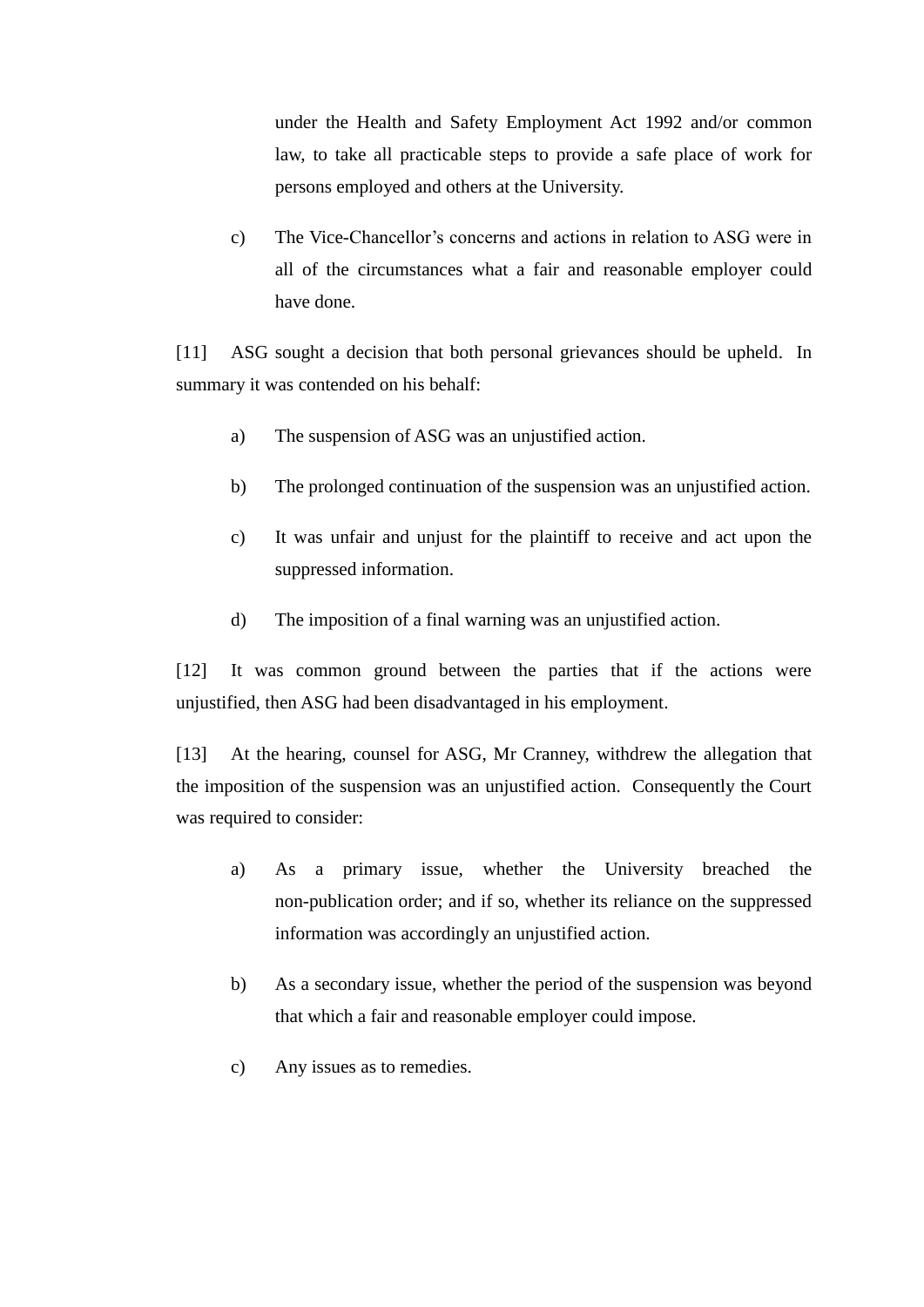# **Relevant facts**

[14] Beginning with the sentencing notes of the District Court Judge, it is evident that he considered the charge of "male assaults female" was the more serious of the two offences. However, it was regarded as being towards the lower end of the scale in terms of seriousness. The wilful damage charge was described as a low-level charge.

[15] The Judge went on to consider an application which had been made by counsel for ASG that he be discharged without conviction. This fell for consideration under ss 106 and 107 of the Sentencing Act 2002. Three grounds were advanced:

- a) Given the nature of ASG's employment, it was submitted there was a strong likelihood that a consequence of convictions being entered by the Court would be the loss of his job.<sup>10</sup> This was regarded by the Judge as the most significant factor in support of the application.
- b) It was submitted that ASG may experience travel difficulties. This was not considered to be a factor entitled to significant weight.
- c) The final ground related to the general consequences of conviction. The Judge accepted that ASG would be stigmatised to some extent.

[16] The Judge recorded that ASG had attended a Restorative Justice Conference and was remorseful. The victim, ASG's former partner, did not want him to lose his job and was not concerned if he was discharged without conviction. This factor was assessed as being particularly relevant. Finally, it was noted that ASG was otherwise of good character.

[17] The Judge concluded that the consequences of a conviction would be out of all proportion to the gravity of the offending, so that it was appropriate to discharge him without conviction.

[18] Then the Judge stated:

 $\overline{a}$  $10$  ASG's job description required him to have no criminal convictions.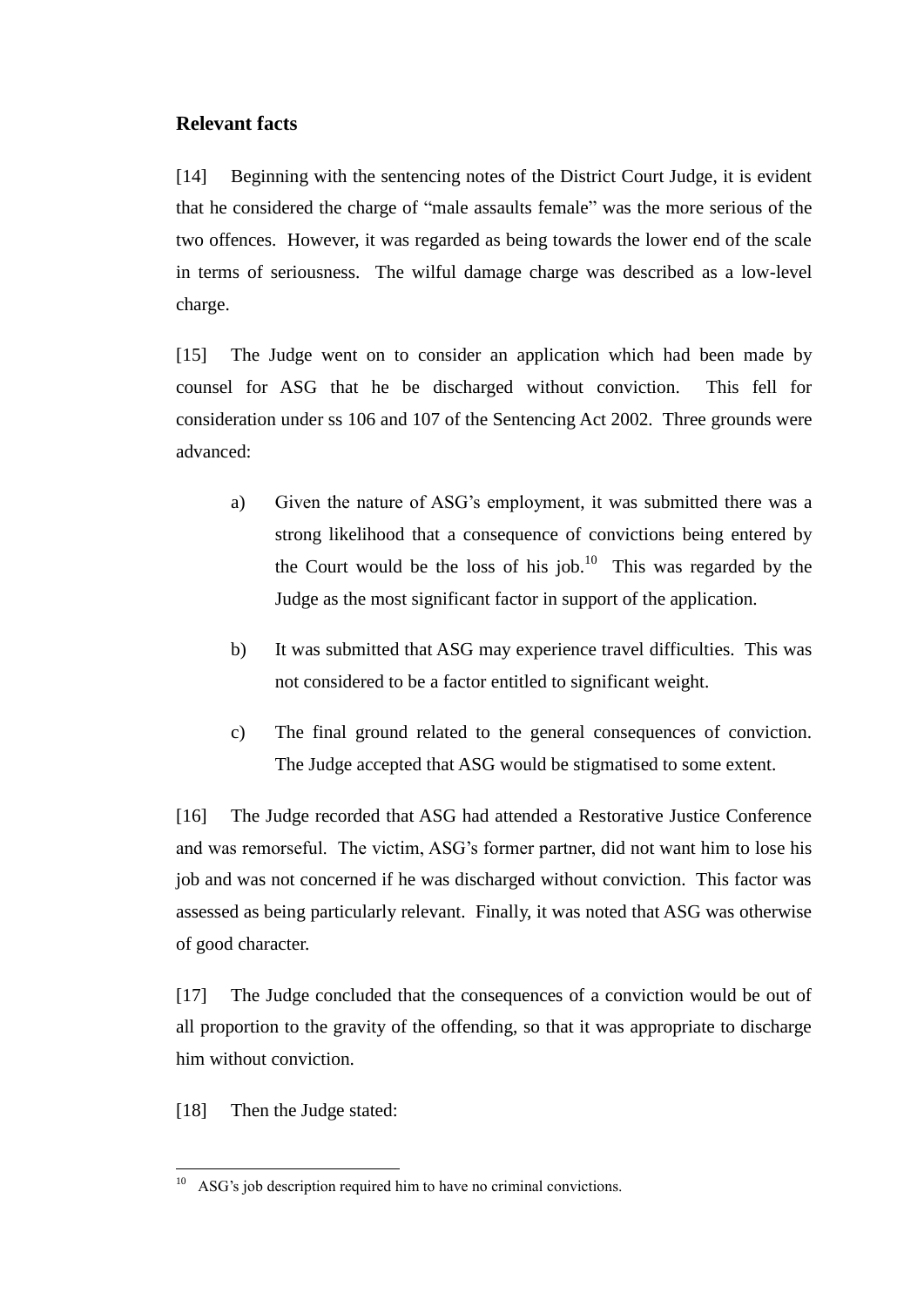I am going to make an order for final name suppression. I can see no argument for there being publication of somebody who has been discharged without conviction.

Discharged without conviction pursuant to s 106 and suppression of name and all details in relation to the defendant and this offending.

[19] As already mentioned, the Deputy Proctor, present in Court took a note of the Judge's remarks. He then obtained legal advice from the University's lawyer which was to the effect that the publication restrictions would not extend to the bare communication of information to genuinely interested people on a person-to-person basis.

[20] The lawyer stated that an employer could be said to be legitimately interested in the fact that an employee had pleaded guilty to a serious charge relating to precisely the type of behaviour he is employed to prevent. He went on to advise that the Deputy Proctor was accordingly free to discuss the employee's conviction with appropriate HR or management personnel, with a view to determining whether the employee's plea of guilty would have any impact on the necessary level of trust and confidence in his ability to discharge his duties. He advised that providing principles of confidentiality were adhered to during the investigation procedures, there should be no reason for those discussions to go beyond the bare communication of information between genuinely interested people on a person to person basis. This would not be "publication" for the purposes of the Criminal Procedure Act.

[21] ASG's job description required him to deal with stressful situations in respect of which it would be necessary for him to exercise self-control. It was considered that the facts that gave rise to the charges were potentially relevant to the issue of whether the University could continue to have trust and confidence that ASG would act appropriately in stressful situations.

[22] Accordingly, on 19 June 2013 the Deputy Proctor wrote to ASG referring to his recent guilty pleas. He said there were issues as to whether the University could continue to have trust and confidence in him. If no reasonable explanation could be given, it was possible he would be dismissed. A meeting to discuss the concerns was suggested. It was proposed that he be suspended for the duration of the investigation. ASG was given the option of commenting on this possibility. Three days leave was given to enable him to take advice and respond. He was asked to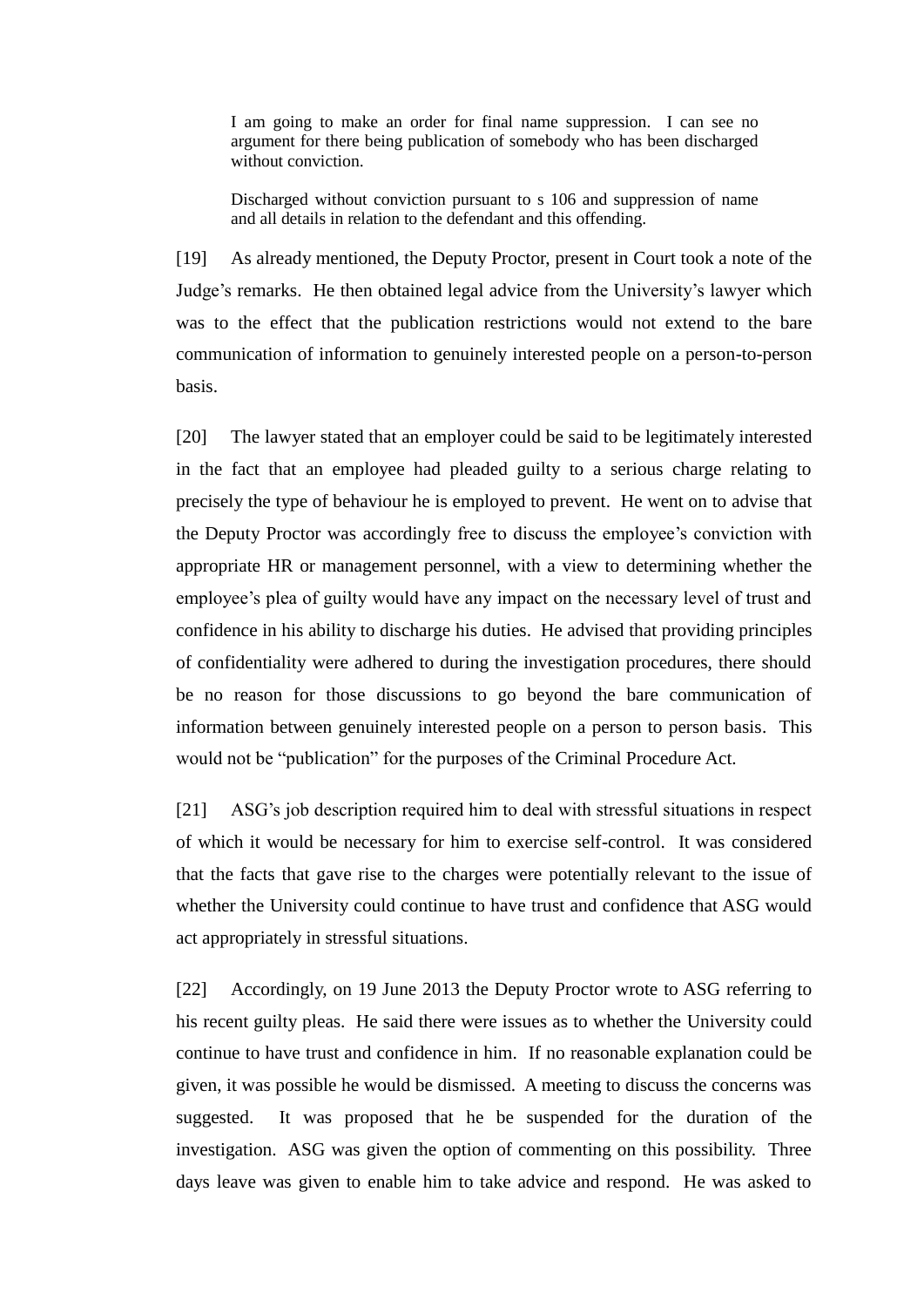respond by 21 June 2013. The letter was handed to him and at the time he was told to "head away". He left the workplace.

[23] On 25 June 2013, an organiser for TEU emailed the University on behalf of ASG stating that the proposed suspension would be unfair. He said the events which had occurred were not relevant to ASG's work, and would not be replicated at work. On 26 June 2013, the Divisional HR Manager said that the Union's submissions did not change the University's view as to suspension, so that it would stand.

[24] There then followed an exchange of correspondence between the parties. No meetings took place to enable information to be provided by ASG, or to enable discussion as to appropriate outcomes. The Union obtained a legal opinion, which suggested that the case law relied on by the University related to legislation which used different terminology to that of the Criminal Procedure Act, namely the Children, Young Persons, and their Families Act 1989. The TEU's lawyer also stated that the exception to disclosing information would, according to the case relied on by the University's lawyer, arise only in a case of necessity and this was not such a case. The parties exchanged their respective legal opinions.

[25] On 5 August 2013 the HR Divisional Manager provided a draft investigation report to ASG for his comment. It summarised the allegations and the exchange of correspondence between the parties, as well as the proposed findings and recommendations. On 16 August 2013, the TEU responded by reiterating its view that the matter that had been considered by the District Court was not relevant to ASG's work, and that there was adequate mitigating information such that a reasonable employer would not move to suspend or dismiss its employee.

[26] The Vice-Chancellor was of the provisional view that a final written warning should be issued in respect of any conduct (whether or not at the workplace) which could reasonably be considered as being inappropriately violent, or which could otherwise damage the trust and confidence which the University needed to be able to place in ASG's ability to respond appropriately in confrontational circumstances.

[27] The suspension ended on 3 October 2013. Arrangements were then made for ASG to return to work. After providing an opportunity to comment on the proposed outcome, the Vice-Chancellor confirmed her preliminary decision. Advice of her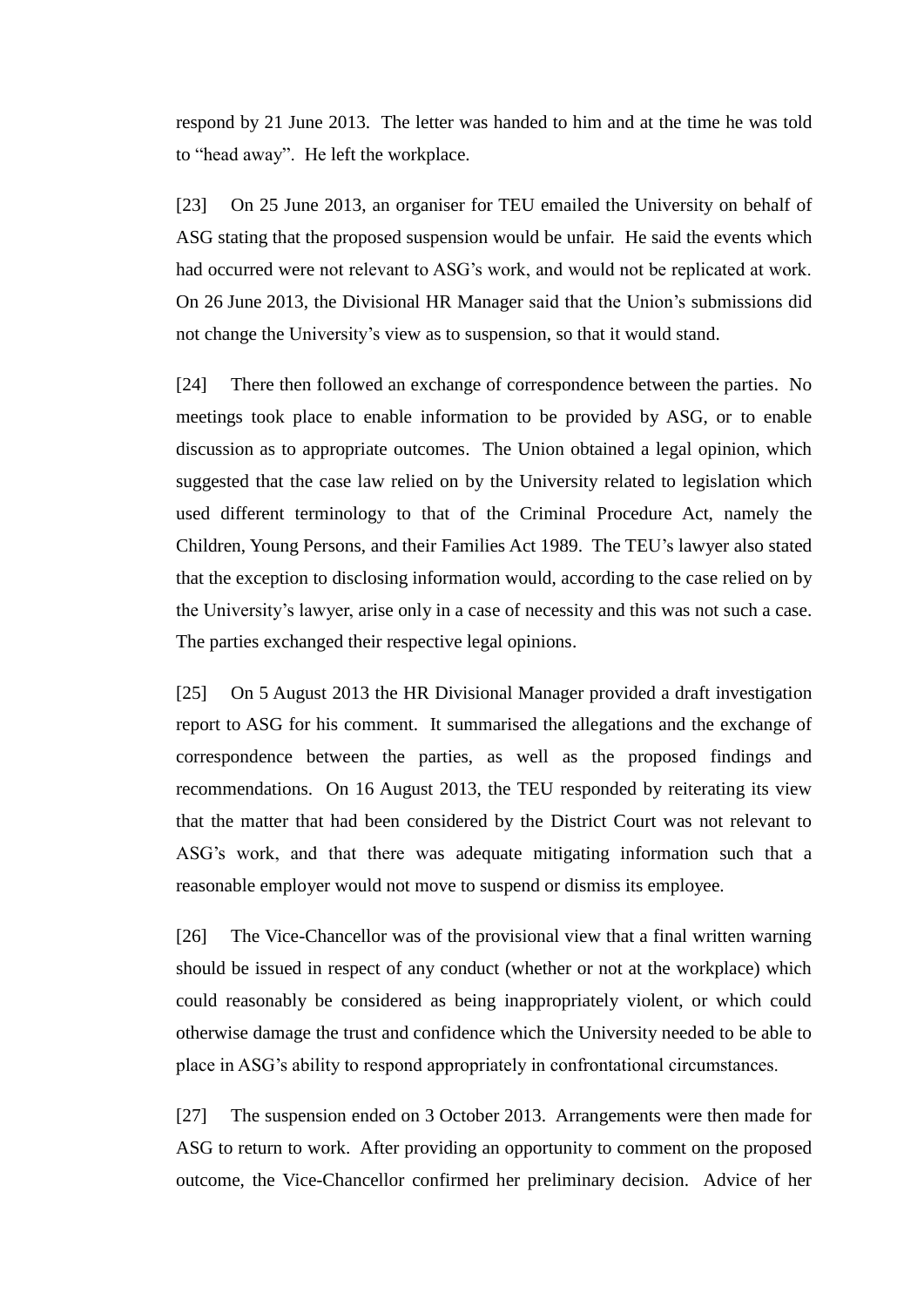decision to impose a final written warning was given to ASG by email on 11 October 2013; the warning itself was contained in a letter dated 17 October 2013. While the warning was not expressly subject to an expiry date, it is well accepted that the weight that can reasonably be placed on a prior warning diminishes with time*.* 

#### **Relevance of employment factors to a discharge application**

[28] Reference has already been made to the statutory provisions which the sentencing Judge was required to consider. The issue was whether he should exercise his discretion to discharge ASG without conviction, because the direct and indirect consequences of a conviction would be out of all proportion to the gravity of the offence. $11$ 

[29] It is evident that courts in the criminal jurisdiction are often required to consider applications for a discharge without conviction on the grounds that the consequences of a conviction on the offender's future employment or career prospects would be out of all proportion to the gravity of the offence.<sup>12</sup>

[30] But a court considering the exercise of such a discretion is usually only undertaking a risk assessment as to the consequences of a conviction on the person's existing or future employment. Often, the Court will be carrying out that assessment without hearing from the employer. Ultimately, any decision about the consequences for employment of a prosecution with or without conviction of an employee will be for that person's employer.

[31] That said, when an order of discharge without conviction is made, it may be useful for an employer to be able to consider the neutral assessment of the facts giving rise to a charge or charges which are before the District Court. For example, the observations of a Judge to the effect that the offending under consideration is at the lower end of the relevant scale may be of assistance to an employer.

<sup>11</sup> Sentencing Act 2002, s 107; a leading authority on the application of the section is *Z* (CA 447/2012) *v R* [2012] NZCA 599, [2013] NZAR 142.

<sup>12</sup> *Latimer v R* [2013] NZCA 562 at [12]-[13]; *Goggin v Police* [2013] NZHC 2710 at [14]-[16]; *Rodrigo v Police* [2014] NZCA 68 at [16]-[17].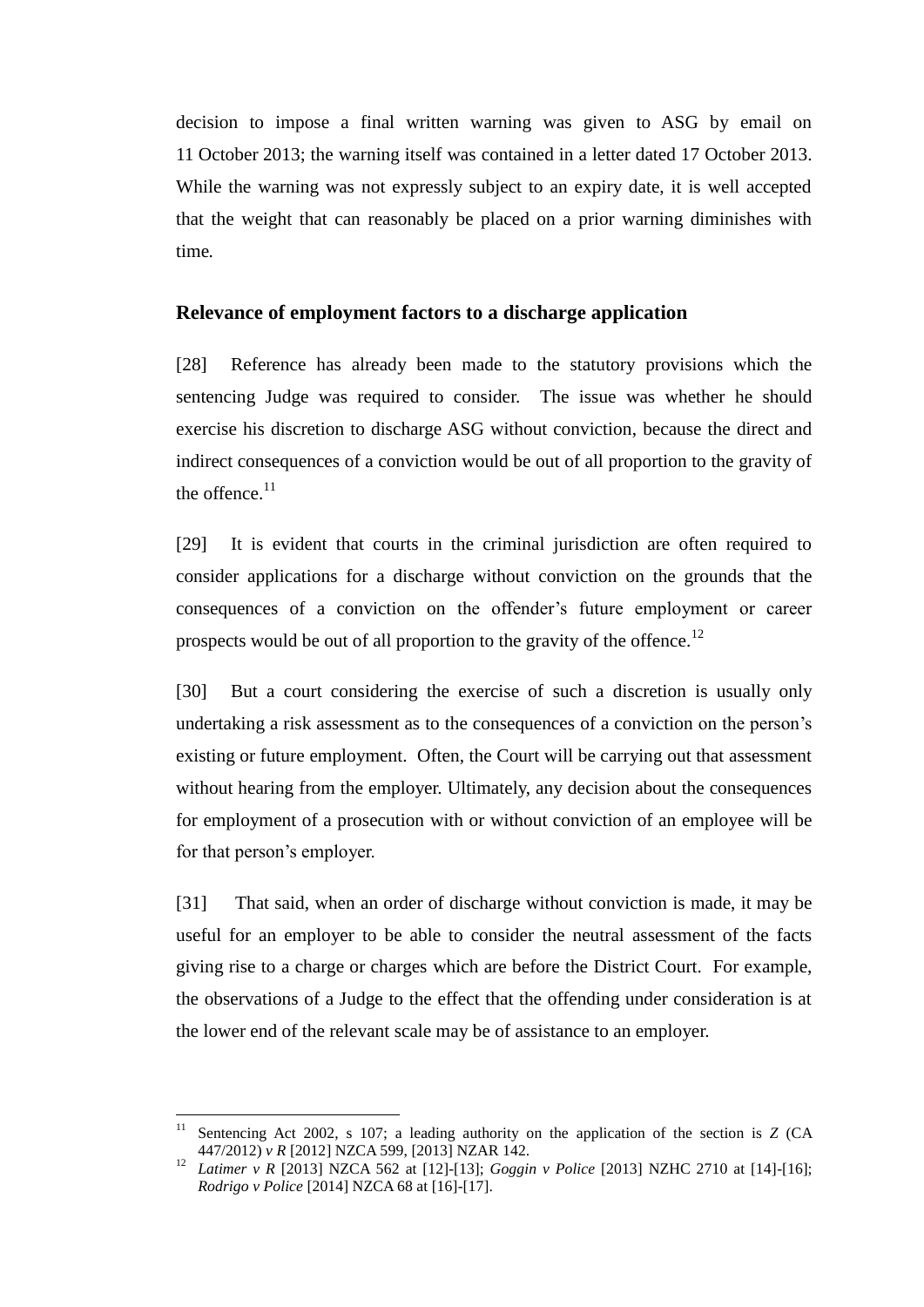[32] Whether an employer subsequently chooses to consider such a non-binding assessment by a sentencing Judge is a matter for that employer in all the circumstances.<sup>13</sup> Because the focus of the sentencing Judge's assessment is on the consequences of a conviction on employment (where that factor is raised), an employer is not subsequently precluded from considering the underlying conduct which has given rise to the charge if that conduct is relevant to the employee's employment obligations.

# **Non-publication order under the Criminal Procedure Act**

[33] The provision which gave the District Court Judge jurisdiction to make an order of non-publication in this case is s 200 of the Criminal Procedure Act, which relevantly provides:

#### **200 Court may suppress identity of defendant**

- (1) A court may make an order forbidding publication of the name, address, or occupation of a person who is charged with, or convicted or acquitted of, an offence.
- (2) The court may make an order under sub-section 1 only if the court is satisfied that publication would be likely to–
	- (a) Cause extreme hardship to the person charged with, or convicted of, or acquitted of the offence, or any person connected with that person.
- …

 $\overline{a}$ 

[34] Section 194 provides that "name" in relation to a person means the person's name and any particulars likely to lead to the person's identification.

[35] Section 195 states:

#### **195 Context in which publication prohibited.**

For the purposes of this sub-part, **publication** means publication in the context of any report or account relating to the proceeding in respect of which the section applies or the order was made (as the case may be), and **publish** has a corresponding meaning.

[36] The section does not provide any further definition of the term publication itself. It simply defines the context within which a prohibited publication will occur.

<sup>13</sup> *Hallwright v Forysth Barr Ltd* [2013] NZEmpC 202, (2013) 11 NZELR 438 at [78]-[81].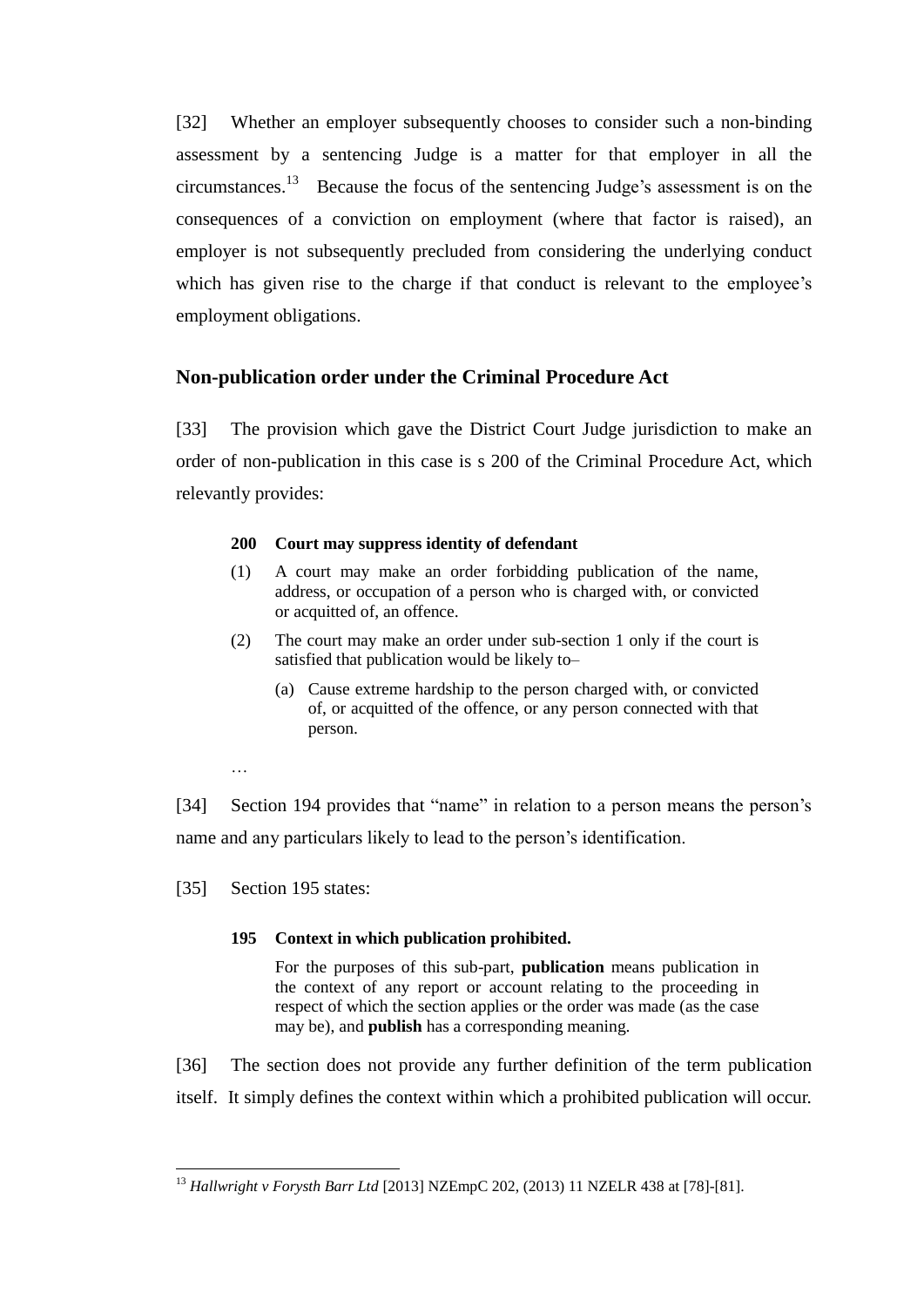That context is where any report or account relating to the proceeding or order is published.

[37] The absence of definition of the term "publication" in s 195 is to be contrasted with other examples of publication prohibition where, having regard to the particular objectives of a given statute, Parliament has provided an express definition of the term publication.<sup>14</sup>

[38] It has long been the case in statutes of this kind, where the term "publication" has not been defined, that courts have construed the term in particular circumstances as they arise.

[39] The following examples illustrate the interpretation of the term in a variety of situations and statutory contexts:

- a) *Re Baird* (1994):<sup>15</sup> Section 68 of the Insolvency Act 1967 prohibited publication of a report of any examination held by the Official Assignee or a District Court Judge. The Court held that the word "publish" meant publication to the world at large.
- b) *Ali v Deportation Review Tribunal* (1996):<sup>16</sup> Whether or not a report of proceedings was published under s 27A of the Guardianship Act 1968 was held to be a matter of fact and degree.
- c) *Director General of Social Welfare v Christchurch Press Company Limited* (1998):<sup>17</sup> Prohibition of publication of a report under s 438 of the Children, Young Persons, and their Families Act 1989 was not apt to capture the communication of information to genuinely interested people who of necessity must be given information on account of their involvement with a child who is the subject of the proceeding.

<sup>&</sup>lt;sup>14</sup> For example, Adoption Act 1955, s 2; Copyright Act 1994, s 10; Patents Act 2013, s 5; Inspector-General of Intelligence and Security Act 1996, s 29.

<sup>15</sup> *Re Baird* [1994] 2 NZLR 463 (HC).

<sup>16</sup> *Ali v Deportation Review Tribunal*, HC Auckland, HC 98/96, 28 November 1996.

<sup>17</sup> *Director-General of Social Welfare v Christchurch Press Company Ltd* HC Christchurch, CP31/98, 29 May 1998.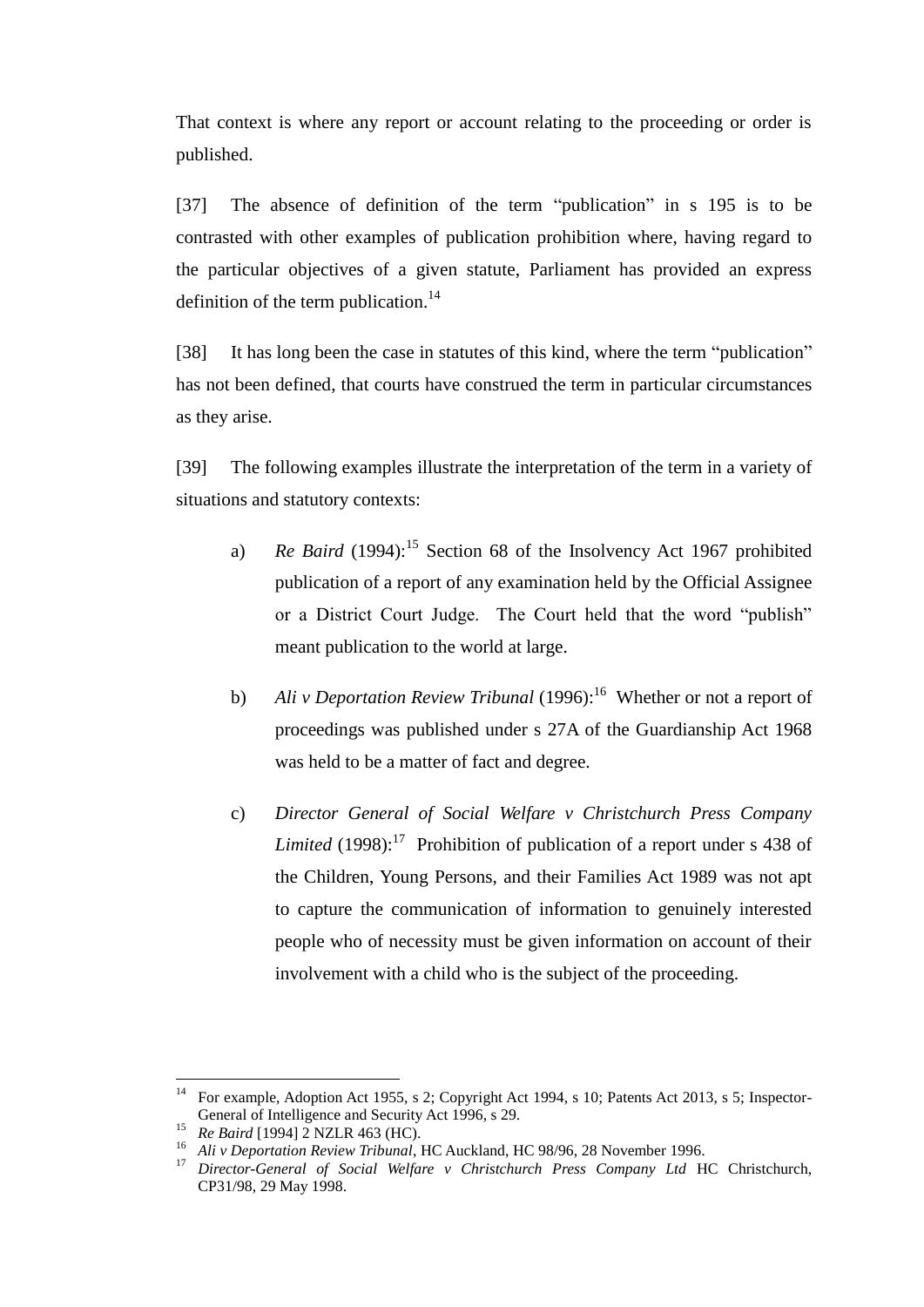- d) *Re Victim X* (2003):<sup>18</sup> The Court when considering the provisions of ss 139 and 140 of the Criminal Justice Act 1985 observed (obiter dicta) that private citizens exercise a right to come into a court daily, and then go away and talk to any other citizen about what they heard and saw; this was a practical reality which was "as it should be and cannot be ignored".
- e) *Solicitor General v Smith* (2004)*:* <sup>19</sup> When considering publication of a report of Family Court proceedings under s 27A of the Guardianship Act 1968, the Court agreed with and essentially adopted the approach which was upheld in the *Christchurch Press* case.
- f) *Slater v Police*  $(2011)$ :<sup>20</sup> For the purposes of determining whether the disseminating of information via a "blog" could amount to publication under ss 139 and 140 of the Criminal Justice Act  $1985$ ,<sup>21</sup> the Court held inter alia that the requirement for publication involves making something known to the public, not necessarily via the media.

#### **Word of mouth communications**

[40] At least two of the foregoing cases involved no more than the passing of suppressed information from one person to another, which is the nature of the issue that arises for consideration in this case.

[41] The topic of word of mouth communications was considered by the Law Commission in an Issues Paper of  $2008<sup>22</sup>$  In the course of its discussion the Law Commission stated:

8.32 In our view, as a matter of policy the provisions ought to include word of mouth communication. This is consistent with the meaning of publication in a defamation context, where a statement is "published" if it is communicated to a third party. While publication of suppressed

<sup>18</sup> *Re Victim X* [2003] 3 NZLR 220 (HC) at [45]; upheld on appeal, *Re Victim X* [2003] 3 NZLR 220 (CA).

<sup>19</sup> *Solicitor-General v Smith* [2004] 2 NZLR 540 (HC).

<sup>20</sup> *Slater v Police* HC Auckland CRI-2010-404-379, 10 May 2011. Leave to appeal was subsequently granted, but the appeal does not as yet appear to have been determined, if it is to proceed: *Slater v R* [2011] NZCA 568.

<sup>&</sup>lt;sup>21</sup> The predecessor provisions of the Criminal Procedure Act 2011, ss199-200.

<sup>22</sup> Law Commission *Suppressing Names and Evidence* (NZLC IP13, 2008) at [8.32]-[8.34].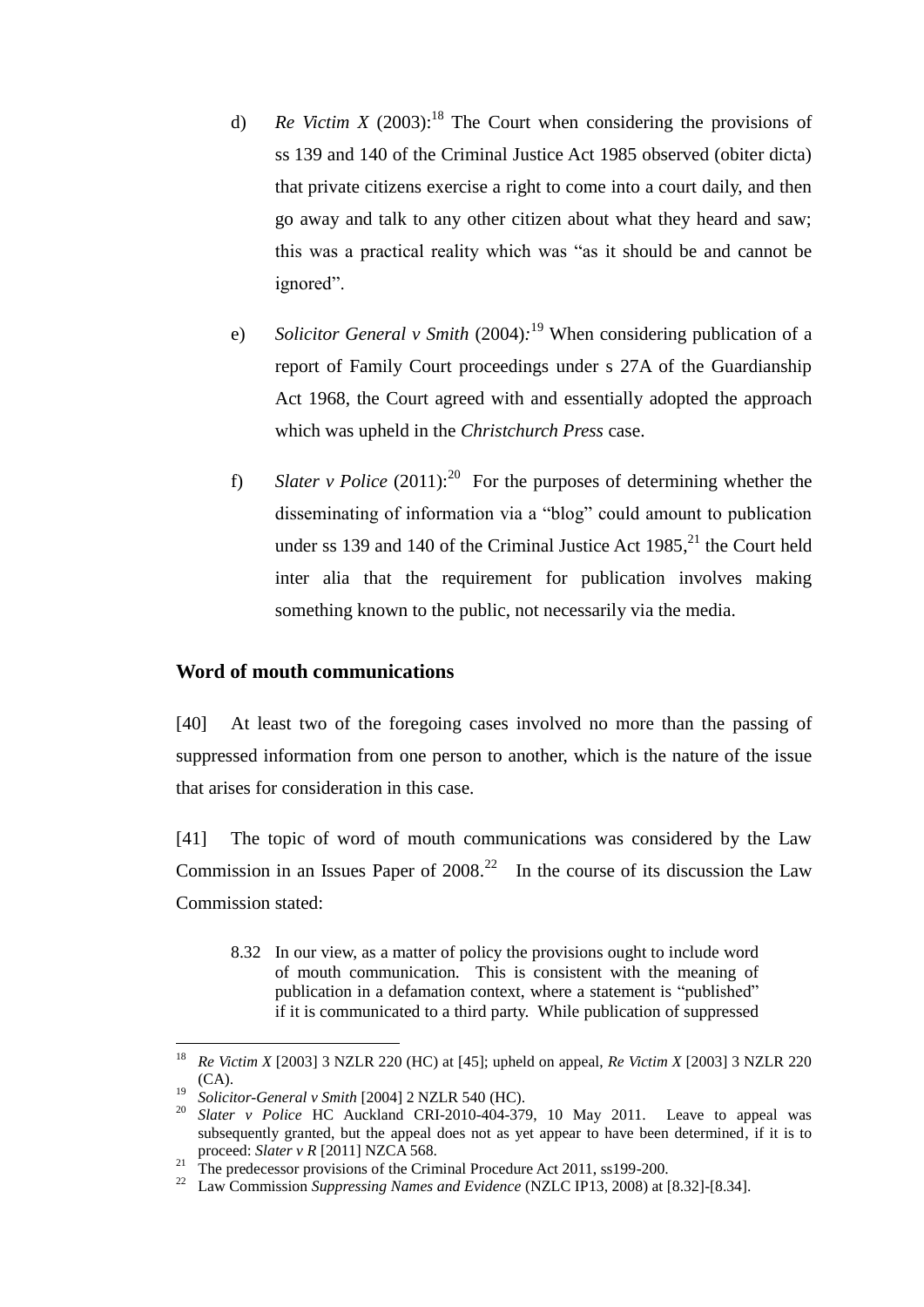information by way of broadcast, print publication or placement on the Internet breaches an order on a wide scale, widespread gossip can also undermine a suppression order. Nor does the word of mouth communication need to be widespread to render a suppression order pointless in some cases. For example, one can imagine situations in which breaching a suppression order by telling just one person may cause substantial damage, for example where an accused wishes to avoid an employer learning about pending charges.

- 8.33 Should the legislation define more clearly what publication means? There are two competing interests to be considered in this regard, clarity and flexibility. Providing a statutory definition has the advantage of legal clarity and certainty. If publication is explicitly defined, for the reasons set out above in our view it would be inappropriate to exclude one-to-one communication from the definition. However, including one-to-one communication potentially extends the ambit of the offence much too far. Technically a person would be in breach of an order if they were present in court, heard the name of a defendant, which was suppressed, and told their own spouse, but no one else. Putting aside questions of proof and enforcement, is it the intention of the legislature that this conduct should breach a suppression order? To avoid the law being brought into disrepute, the system would be reliant on police deciding not to prosecute trivial breaches, or the courts discharging without conviction.
- 8.34 The alternative is to avoid providing a statutory definition of "publication", and leave it to the courts to make decisions on a case by case basis, and to take a robust approach to the meaning of publication in situations which are clearly not intended to be captured by the Act. This has the advantage of reducing the risk of people being charged and/or convicted (even if discharged) with trivial breaches of suppression orders. The disadvantage is that there will continue to be a degree of uncertainty about the precise meaning of publication.

[42] After consulting with interested parties on the matters raised in its Issues Paper the Law Commission issued a Report "Suppressing Names and Evidence."<sup>23</sup> It reported that submitters were divided as to whether there should be a statutory definition of "publication", and divided as to whether such a definition should include passing information by word-of-mouth. The Law Commission reached the conclusion that including a statutory definition would create more problems than it would solve. It then said: $^{24}$ 

It would be preferable to leave it to the courts to make decisions on a caseby-case basis, taking a robust approach to the meaning of publication in situations which are clearly not intended to be captured by the Act.

<sup>23</sup> Law Commission *Suppressing Names and Evidence* (NZLC R109, 2009).

<sup>&</sup>lt;sup>24</sup> At [7.18].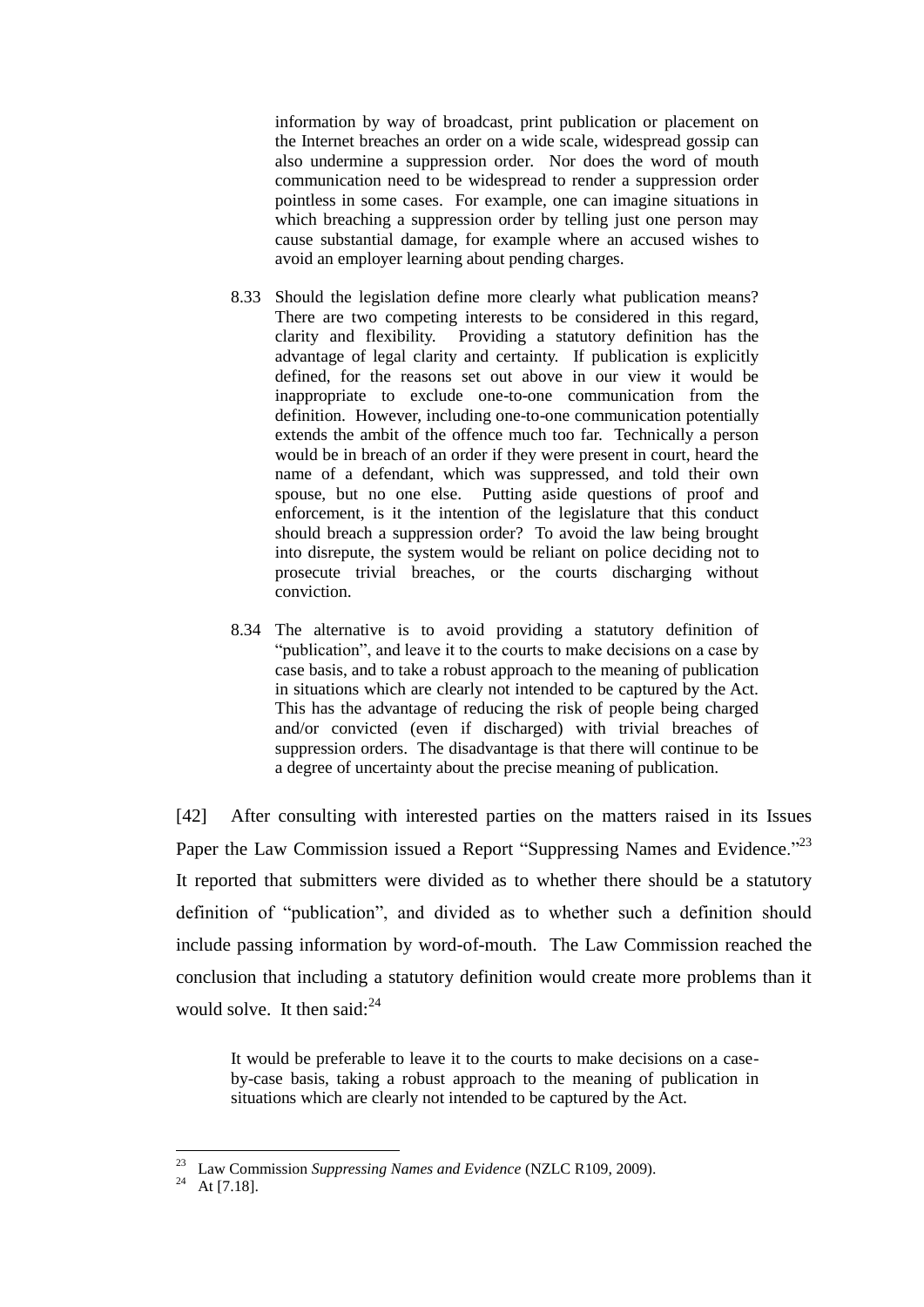[43] In the course of reaching this conclusion, the Law Commission specifically referred to *Solicitor General v Smith*, <sup>25</sup> as an example of its opinion that the courts had said that publication involves publicly disclosing or putting material in a public arena. Mr Cranney submitted that the case was incorrectly relied on by the Law Commission. We will return to this case later in this decision but we are satisfied that the High Court determined that the legislation it was considering focused upon the publication of reports, and that the Law Commission correctly summarised the Court's conclusion.

[44] On 15 November 2010, the Criminal Procedure (Reform and Modernisation) Bill (the Bill) was introduced. The Bill was the result of a comprehensive review of criminal procedure, building on work undertaken by the Ministry of Justice and the Law Commission including the Law Commission's Report relating to name suppression.<sup>26</sup>

[45] The Explanatory Note to the Bill as introduced contained the following passage with regard to cl 199, (which became s 195 of the Criminal Procedure Act): $27$ 

Clause 199 describes the context in which publication will breach the suppression provision or a suppression order. It provides that publication means publication in the context of any report or account relating to the proceeding in respect of which the suppression provision or order applies. This is not intended to be a definition of the terms publication or publish, as it is considered preferable that the meaning of these terms continue to be developed at common law rather than be specified in the legislation. Instead the clause is designed to clarify that publication of a person's name is not prohibited in any context that is unrelated to a report or account of the criminal proceedings.

[46] This statement of purpose is unsurprising and is consistent with our view as to the meaning of the text in s 195, as discussed above.

<sup>25</sup> *Solicitor-General v Smith*, above n 19.

<sup>&</sup>lt;sup>26</sup> Criminal Procedure (Reform and Modernisation) Bill, Initial Briefing, Justice and Electoral Committee, 10 February 2011. The Minister of Justice when introducing the Bill and at the second reading acknowledged this work of the Law Commission: (2010) 669 NZPD 1573, (2010) 676 NZPD 21418.

<sup>&</sup>lt;sup>27</sup> Criminal Procedure (Reform and Modernisation) Bill (243-1), (explanatory note) at 56-57.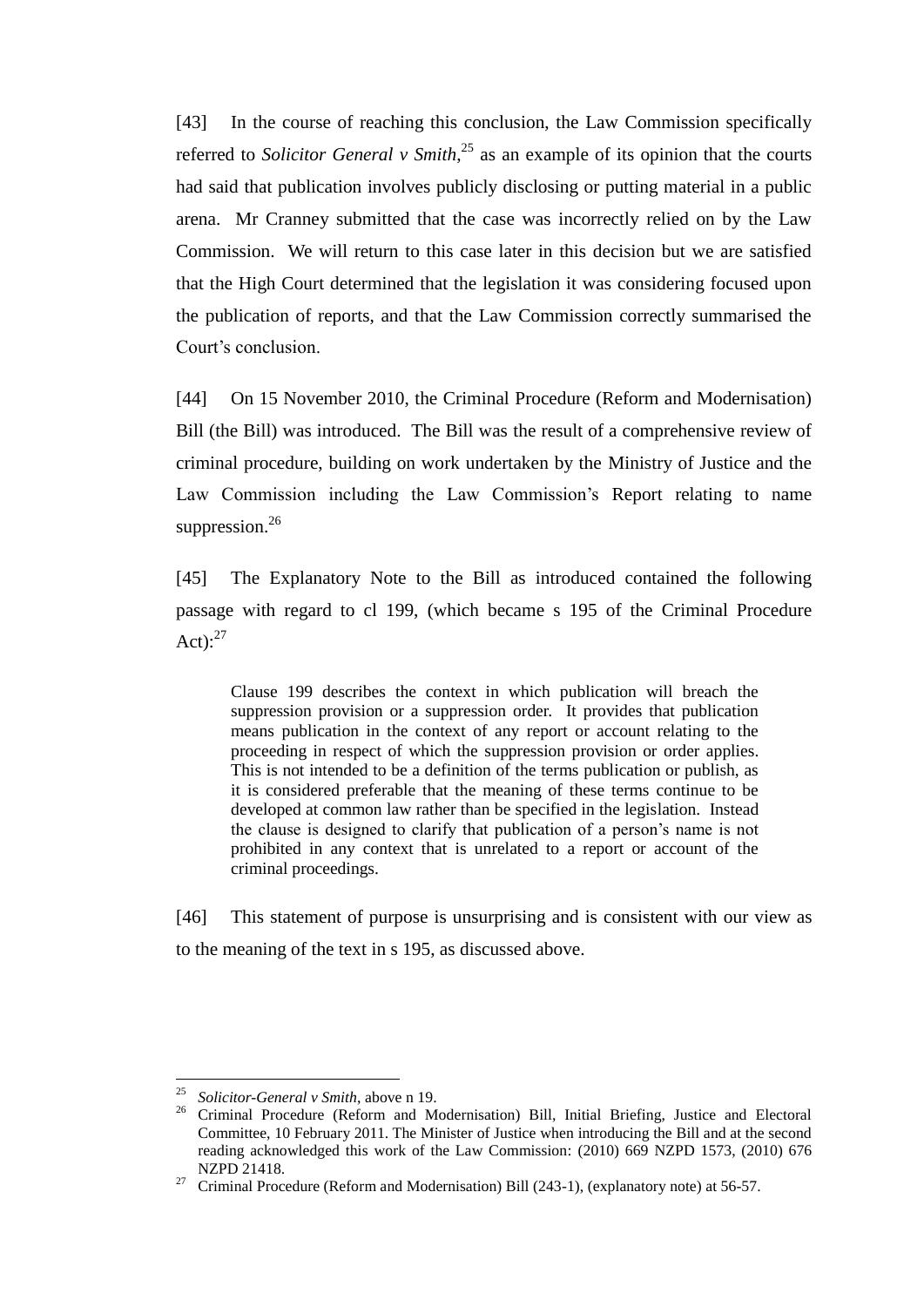### **Person to person communications in the employment context**

[47] We turn to consider the application of s 195 in an employment context. As already explained, this issue was touched on in cases that preceded the enactment of the Criminal Procedure Act, the most recent of which was *Solicitor General v Smith*. The Court considered that the term publication did not encompass the communication of information to "genuinely interested people".<sup>28</sup>

[48] Because of the special nature of an employment relationship which requires employers to have trust and confidence in their employees, we consider that the principle should apply by analogy to an employment situation, where an order is made under s 200 of the Criminal Procedure Act.

[49] An employer will have a genuine (i.e. legitimate and objectively justifiable) interest where there is a potential nexus between the circumstances relating to the charge or charges faced by the employee and the obligations of the employee to his/her employer.<sup>29</sup> An employer will not necessarily have that interest in all circumstances where a non-publication order is made.

[50] An employer will if called upon to do so, have to justify to the Authority or the Court its genuine interest when establishing that it acted in a fair and reasonable way.

[51] Mr Cranney emphasised that the suppressed information should only be passed on in cases of necessity. We do not agree the test is so stringent. The High Court in *Smith* did not limit appropriate person to person communication to instances of necessity. In any event we consider the formulation in the previous paragraphs balances the rights of an employee who is the subject of a non-publication order against the right of an employer to be informed of an to consider information of this type.

[52] Mr Cranney also submitted that Parliament specifically provided for exceptions. He said that s 209 supports this conclusion. Section 209 provides that in

*Smith*, above n 19, at [62].

<sup>&</sup>lt;sup>29</sup> The concept of nexus was considered appropriate by the Court of Appeal when assessing whether an employee's misconduct outside the workplace impacted on his employment obligations: *Smith v Christchurch Press Co Ltd* [2001] 1 NZLR 407 (CA) at [25]-[26].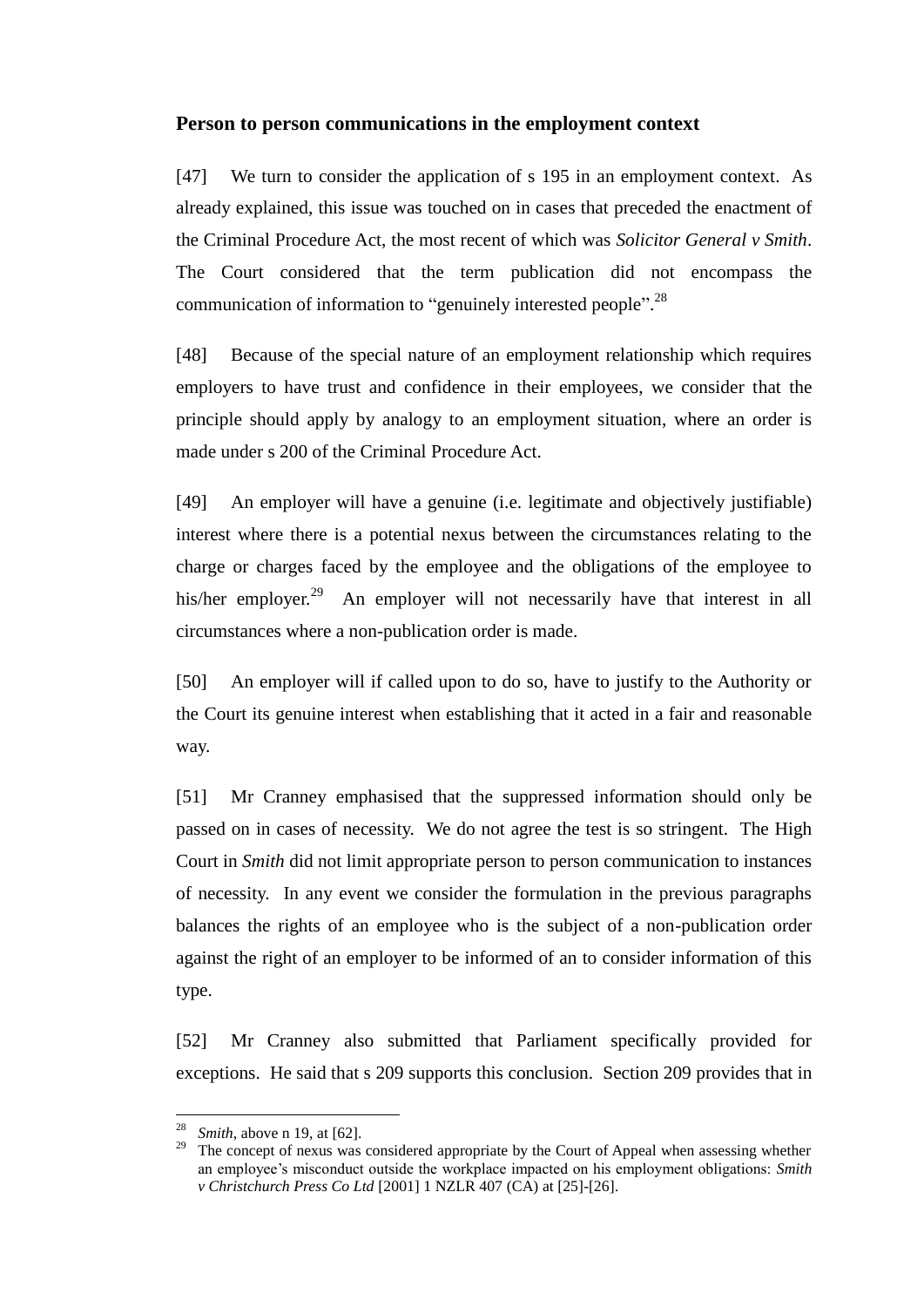certain circumstances notwithstanding the making of a non-publication order, publication may occur. Examples include where a person has escaped from lawful custody or failed to attend court when required to do so; nor is publication prohibited to any persons assisting with the administration of a sentence imposed, or with the rehabilitation of the person, or where specified persons require the information for the purposes of their official duties; or in respect of a person who is proposing to conduct a public prosecution against the person for an offence and the information is needed for that purpose. The previous provision was s 141 of the Criminal Justice Act 1985. It was specifically considered by the Law Commission who recommended it for inclusion in a new statute notwithstanding the recommendation it also made that the term publication should not be defined. We accept the submission of Mr Harrison QC that the provision was included out of an abundance of caution. It does not limit the definition of permissible publication.

[53] We consider that the above interpretation of "publication" is consistent with the provisions of the New Zealand Bill of Rights Act 1990 (NZBORA). On the one hand there are rights to freedom of opinion and belief (s 13), and as to freedom of expression which includes the freedom to receive information of any kind (s 14). On the other hand an accused person has a right to a fair trial (s 25) which can include prohibition of publication of an accused's name and identifying details.<sup>30</sup> We consider that the interpretation advanced by the Vice-Chancellor and accepted by us in this judgment balances those rights, and is demonstrably justified in a free and democratic society in terms of s 5 of the NZBORA.

[54] For completeness, we observe that if information is conveyed contrary to a non-publication order, there may be circumstances where it could subsequently be concluded under s 103A that a fair and reasonable employer could rely on that information in all the circumstances. However, relying on improperly obtained information involves a difficult judgment, and any employer faced with such a prospect would be well advised to proceed with considerable caution and after

<sup>30</sup> <sup>30</sup> *R v B* [2008] NZCA 130, [2009] 1 NZLR 293 at [23]-[24], [49]-[50]. White J considered a similar, but not identical, issue in *Slater v Police*, above n 20, at [51]. Inter alia, the Court was required to consider whether information or material posted on a blog constituted publication of a "report or account" under ss 139 and 140 of the Criminal Justice Act 1985; balancing NZBORA rights the Court concluded a blog posting would amount to a "report or account" and thus there was publication under the statute.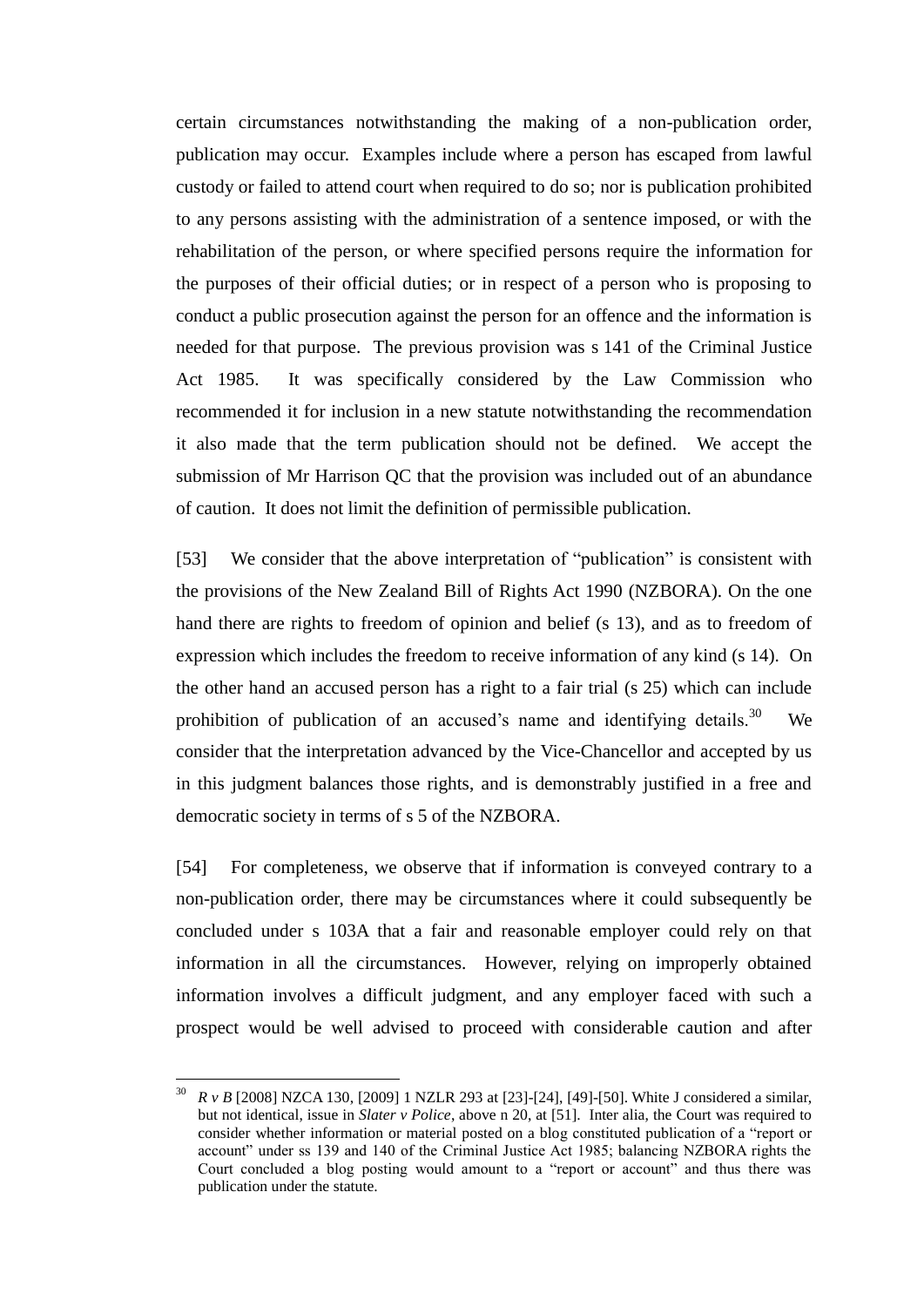obtaining legal advice. The Court does not need to say anything more about this issue in the circumstances of the present case.

#### **Application of the foregoing principles**

[55] Mr Cranney in the course of the hearing accepted that information could be passed on in cases of necessity but submitted that the present circumstances did not fall within the principle. We have already decided that a test of "necessity" is too narrow and restrictive.

[56] Counsel also submitted that in this instance the University was the very organisation to which the non-publication order was directed. It is not evident from the sentencing notes that the non-publication order was made so as to preclude communication of the offence and of ASG's name in identifying particulars to the University. The rationale for the District Court Judge's orders were that a conviction would amount to a disproportionate consequence having regard to the offending; and that as a matter of principle a person so discharged should have the benefit of a non-publication order. The sentencing Judge did not refer to any submission made for ASG to the effect that undue hardship would be caused to ASG were the University to learn of the circumstances and no undue hardship finding was made in relation to the non-publication issues.

[57] ASG's employment agreement contained health and safety provisions which required the University to encourage safe work practices. Appendix B to the agreement identified certain personnel provisions arising from s 77A of the State Sector Act 1988. These included recognition of good employer responsibilities, including the provision of good and safe working conditions, and the requirement that all employees would maintain proper standards of integrity, conduct and concern with regard to the wellbeing of students attending the institution. ASG's job description emphasised these responsibilities in its statements of objectives and key tasks. As a matter of law, the University also had statutory obligations to take all practicable steps to ensure safety of employees and others under the Health and Safety in Employment Act 1992.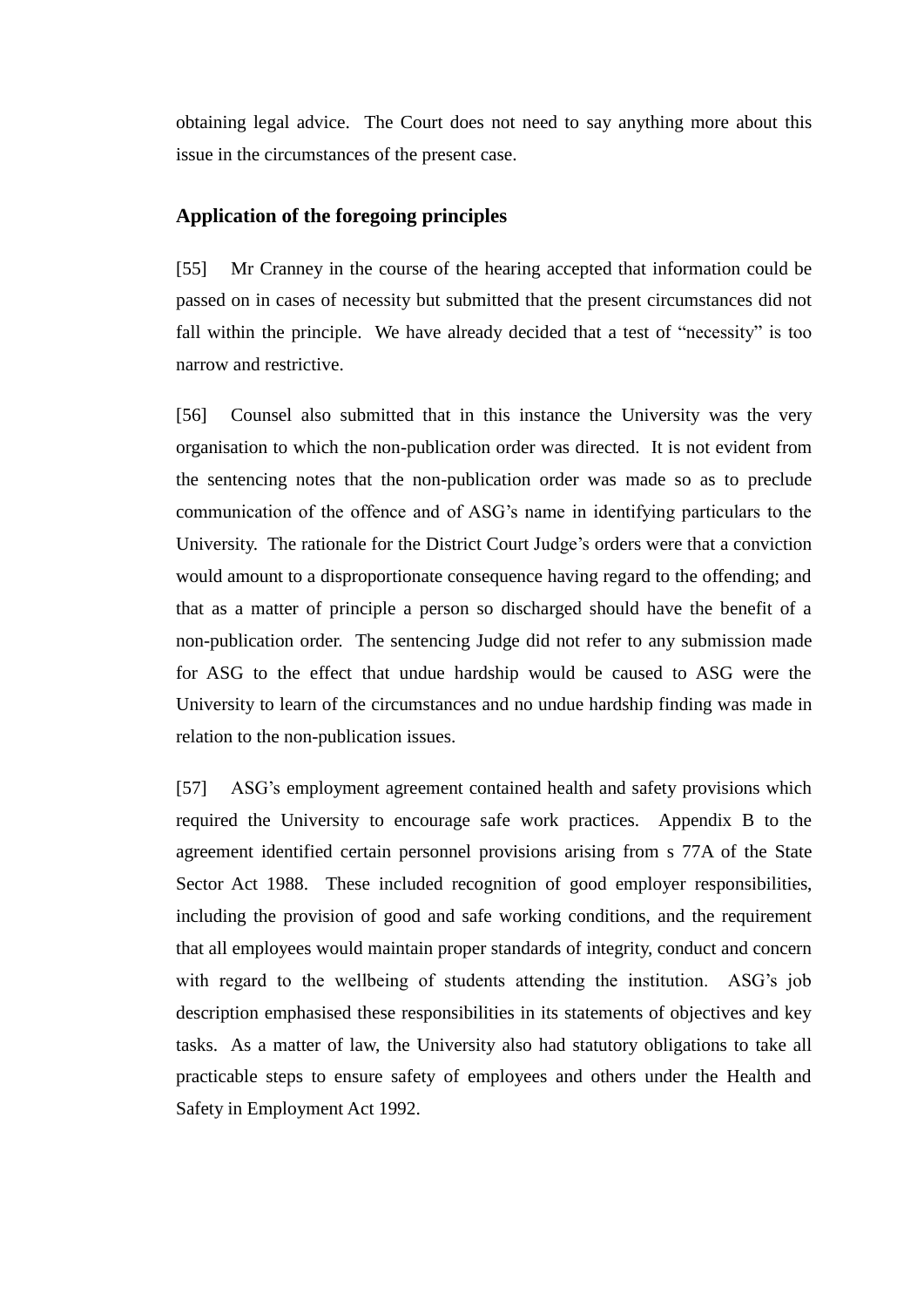[58] The Court accepts the submission made by Mr Harrison that the University had a duty and an entitlement as an employer to investigate and, if need be, take action to address potential health and safety and related concerns arising in respect of one of its employees. ASG came to the attention of the police because he was violent to his partner and damaged property. We are satisfied that the University had a genuine interest in the subject matter of the offences having regard to ASG's work responsibilities.

[59] In the present case the Deputy Proctor disclosed the information he had heard while in Court to a small number of persons within the University all of whom had a genuine interest in receiving it, given its potential relevance to its employment relationship with ASG. In the circumstances the disclosure did not amount to a prohibited publication. The Court concludes the steps taken by the Vice-Chancellor and her representatives were steps which a fair and reasonable employer could have undertaken.

[60] An issue was raised for ASG that the period of suspension was unduly prolonged. We have considered the sequence of correspondence which passed between the parties. Given the legal issue which lay at the heart of the parties' respective positions, and the fact that  $-$  as Mr Cranney accepted  $-$  neither party caused undue delay at any particular stage of the investigation, the Court finds that overall the period taken to determine it was justifiable in the particular circumstances.

[61] Further, the nature of the conduct which was the subject of the offences, and the totality of the information which was provided on behalf of ASG, leads to a conclusion that the imposition of the warning was a step which a fair and reasonable employer could take, although such a warning should not be open-ended and should lapse through the passage of time.

[62] In summary the conducting of the investigation, the suspension, and the imposition of a final written warning were all justified under s 103A of the Act.

[63] Accordingly, the University's challenge to the Authority's determination succeeds, and ASG's cross-challenge fails. The decision of the Authority is set aside pursuant to s 183(2) of the Act and this judgment stands in its place.